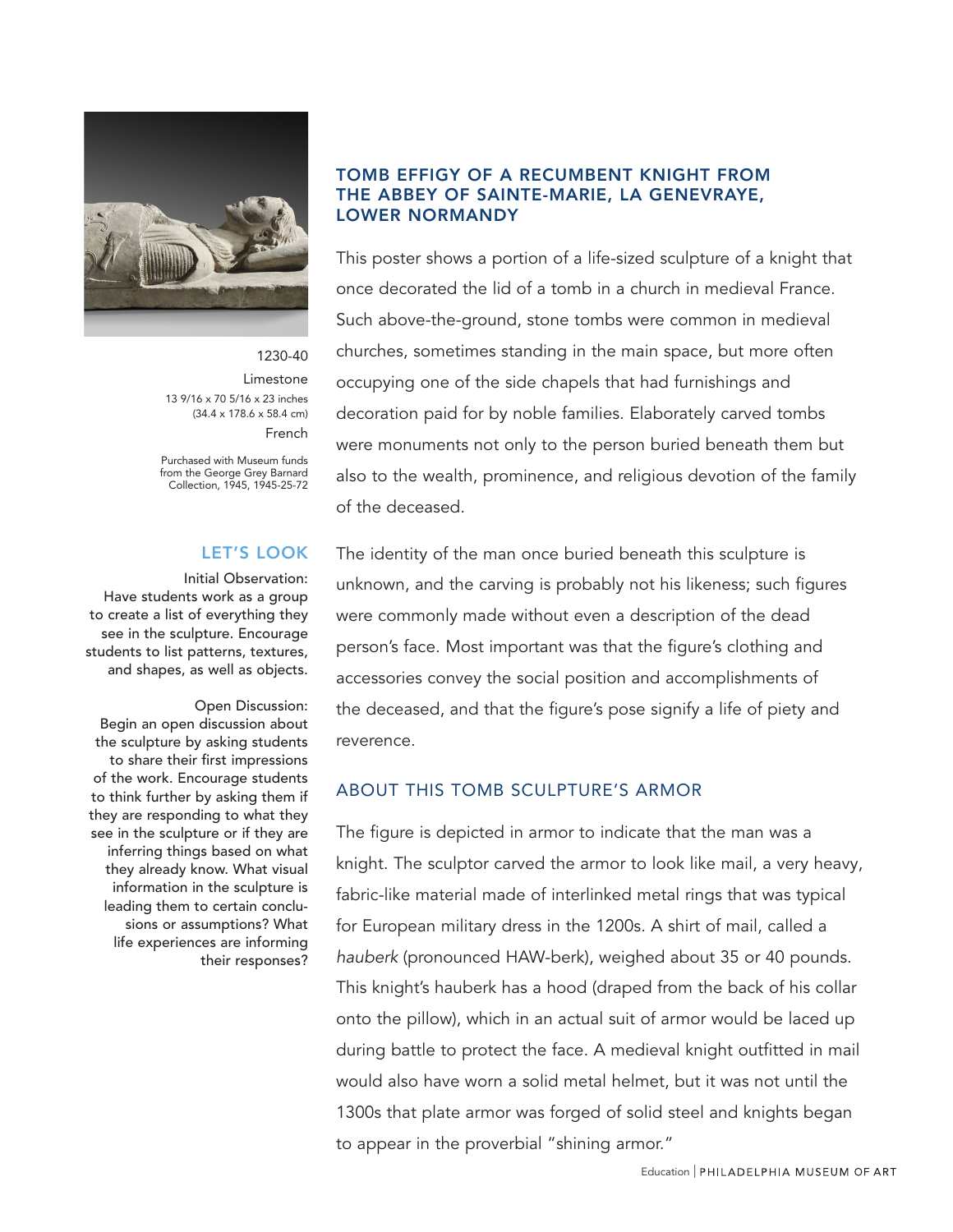### ABOUT THIS TOMB SCULPTURE'S COAT OF ARMS

Over his suit of mail, this knight wears a sleeveless robe called a surcoat, which may have been designed for knights at battle in arid lands, who needed to shade their armor from the desert sun. Emblazoned with symbols called a coat of arms, a knight's surcoat was essential for identification in the fever of battle, when his face was concealed by his helmet. Coats of arms also appeared on knights' shields. Carved in relief on this knight's shield are six small blackbirds, one of which is visible on the upper corner of the knight's shield. Popular for knights' coats of arms, such birds may have originally had some personal significance—perhaps as a reference to the knight's name or the place from which he came—or they may have had symbolic meaning that is unknown today.

### ABOUT THE TECHNIQUE

This tomb figure was carved from a single block of limestone. The sculptor chipped away with a hammer and chisel until the shape was nearly finished, and then used rasps and files to smooth its surface. Over the ensuing centuries, the figure's nose and the lower parts of the legs have been broken off, as have the hands, which were once held in prayer. It is likely that the sculpture was painted when it was first made, but no such decoration remains.

### ABOUT THE STYLE

This figure reflects the transition from highly stylized to more naturalistic representation that was occurring in European sculpture in the 1200s. The knight's beard is extremely simplified, merely suggested by a slightly raised area that begins at the hairline and descends along the cheek and jaw, with no carved patterns to represent whiskers. Other features of this sculpture are much more naturalistic and detailed. Unlike the beard, the hair is represented quite realistically, falling away from the knight's face into curls upon the pillow. The belt clasped over the knight's tunic appears soft and supple, and the effect of gravity is deliberately and convincingly portrayed in the drape of the hood onto the pillow beneath the knight's head.

### MEDIEVAL EUROPEAN KNIGHTS

In the Middle Ages, most knights pledged their loyalty to a king or a lord (landowner) in exchange for land. Training began at about seven years of age, when the boy became a page and his responsibilities might include serving meals to and running errands for a knight. At about fourteen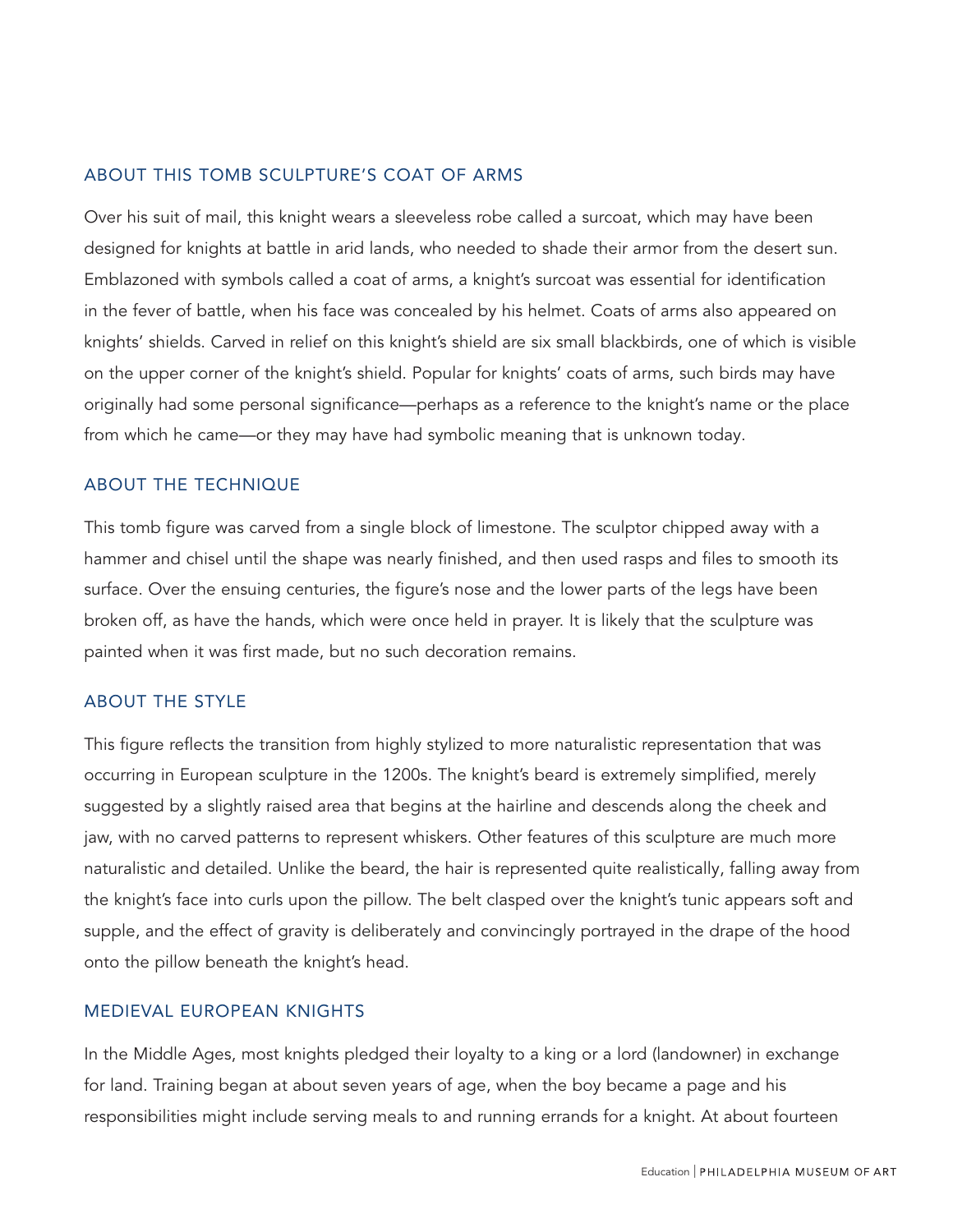years of age, the page became a squire and his military training began in earnest. The squire was responsible for keeping his master's armor polished and his weapons sharp, and might also help the master get into his suit of armor. A squire usually became a knight when he reached the age of twenty-one.

Knights' behavior was dictated by chivalry—a code of ethics that fused Christian and military concepts of morality. Chivalrous knights were pious, honorable, brave, courteous, chaste, and loyal. Although it was not universally upheld, nor free of corruption, chivalry defined the values of the age.

The knight in this tomb sculpture is dressed as a crusader, a warrior in the military expeditions undertaken by the Christian powers between the eleventh and thirteenth centuries to win the Holy Lands from the Muslims. Jerusalem, as a city Jesus had once lived in, was the focus of repeated Crusades. Crusading knights brought back with them stories and objects from foreign cultures that had significant influence on European art and society.

# HOW THE SCULPTURE CAME TO THE PHILADELPHIA MUSEUM OF ART

It is not known where in France this tomb sculpture was originally located. The Philadelphia Museum of Art purchased it in 1945 from George Grey Barnard, an American sculptor who formed the first collections of medieval French sculpture in this country. Barnard probably bought the figure from an art dealer in France in the 1920s.

## DIRECTED LOOKING

• What was this man's profession? How do you know?

The figure is wearing armor, which indicates that he was a knight. His armor is mail, a material typical for thirteenth-century armor. He wears a surcoat and a belt for a sword; he also has a shield. We do not know who the knight was, but the blackbirds that appear on his shield were probably his coat of arms, which would have identified his family.

• What words (adjectives!) would you use to describe knights? Looking at his expression and pose, what words would you use to describe this knight? How are your two lists different? What do they have in common?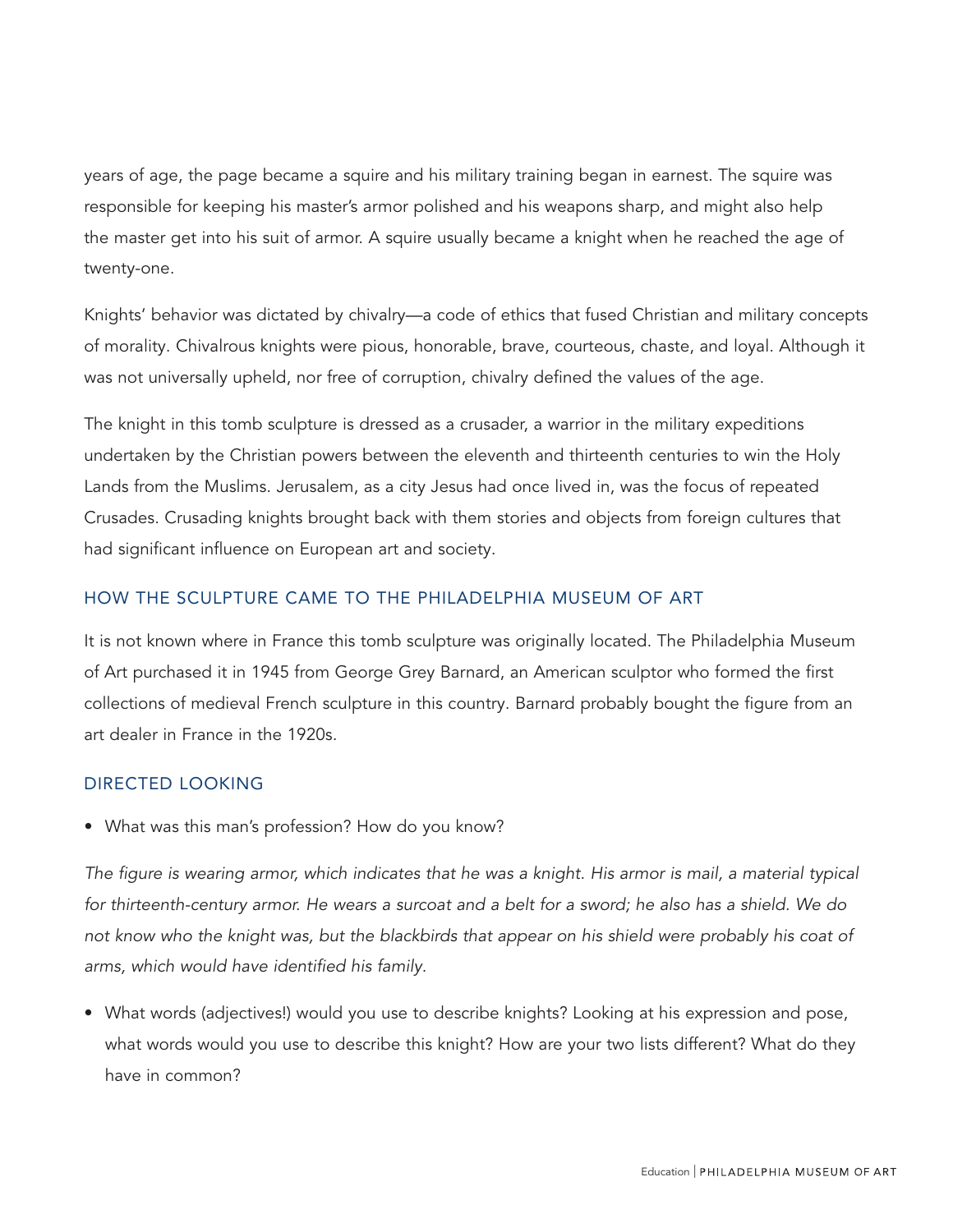Words often used to describe knights, such as "noble" and "brave," may or may not describe the character of any individual knight. Students might enjoy writing a short story or drawing an imaginary scene from the life of this knight.

• What does the position of the knight's body tell us about where this sculpture was and what it was used for?

He is shown lying in repose, as if dead. The sculpture was carved for the lid of a tomb in a medieval French church. Tomb sculpture reminded later generations of the identity and achievements of the dead. From the position of the figure's arms we can see that he once had hands held in prayer. This pose represented him as a pious soul and reinforced the medieval belief that all activity in this life should be focused on reaching heaven after death.

• The artist who carved this sculpture thought very carefully about how the knight would look lying down. What creates the illusion of gravity?

Look at the hair as it falls away from the face and piles up on the pillow. Notice also the hood lying on the pillow, and the ripple in the mail sleeve as it drapes down and forms a pile. Small children might enjoy mimicking the pose of the knight, looking for evidence of gravity on their own hair and clothes.

## FURTHER DISCUSSION

- Ask students to find illustrations of military clothing from earlier and later periods in European history and from non-European cultures. How do they differ from this knight's armor? How can these differences be accounted for? Do people wear armor today?
- Ask students to look at public monuments and statues in their neighborhoods. What is the purpose of these monuments? How do they differ from the knight's tomb? How does the knight's tomb differ from a modern tombstone?
- Are there still knights in Europe? What sort of people might become knights today? Do knights still have to be warriors?

## **ACTIVITIES**

• Knights made a coat of arms by combining symbols from both their parents' coats of arms.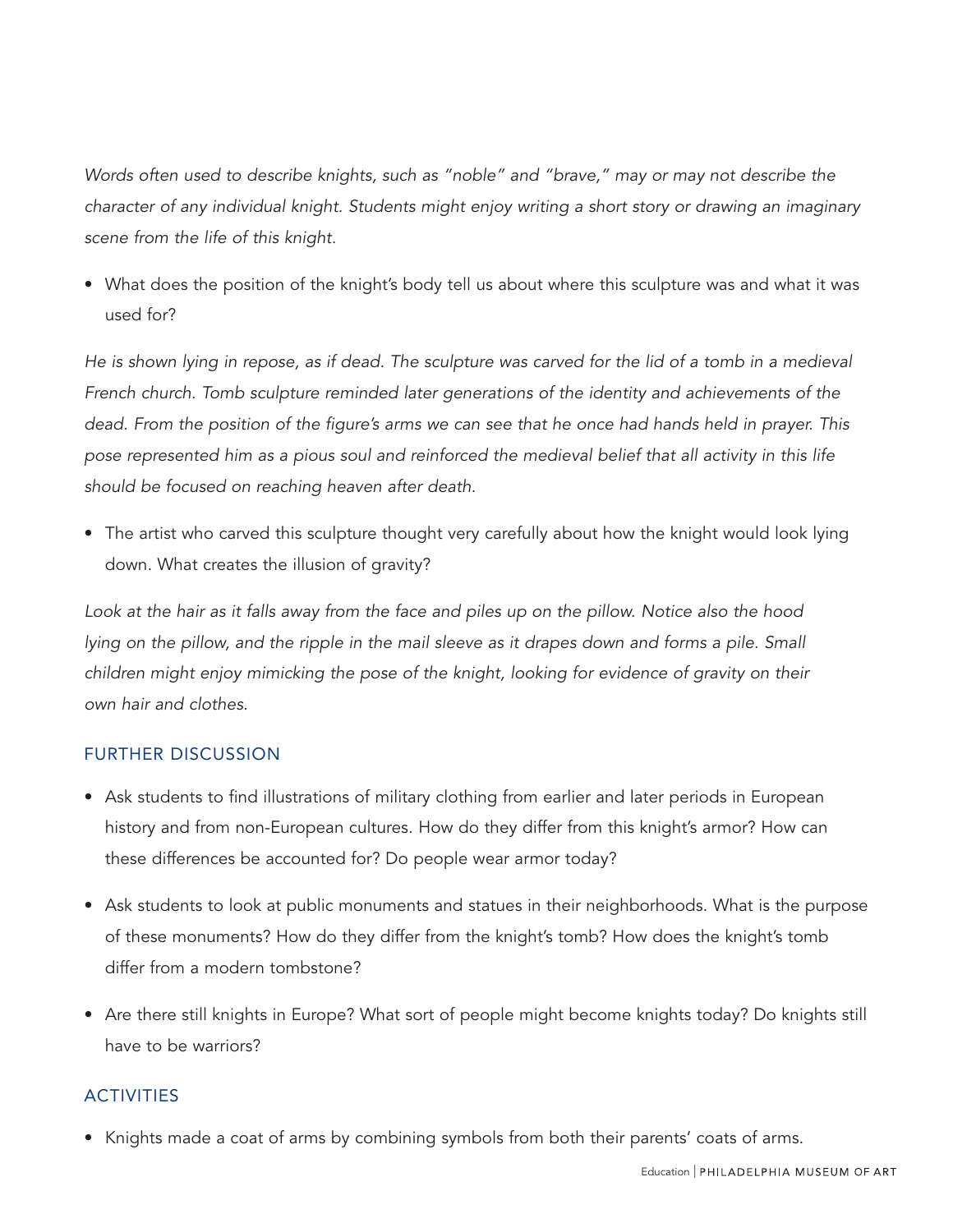Have students create their own coats of arms, using symbols that stand for ideas important to their families.

• Carving is a subtractive process in which you remove what is not wanted and leave what is desired. Have students try carving. Young students may carve in soap with dull instruments. Older students may carve in stone with hammers and chisels.

### TIMELINE

| 1099    | European knights on the First Crusade to the Holy Lands capture Jerusalem and<br>establish a Christian state that lasts for two hundred years |
|---------|-----------------------------------------------------------------------------------------------------------------------------------------------|
| 1191    | Priest returning from China brings Zen Buddhism to Japan                                                                                      |
| 1194    | France's Chartres Cathedral burns, rebuilding begins                                                                                          |
| 1206    | India's first Muslim empire is established in Delhi                                                                                           |
| 1215    | Barons compel King John to issue the Magna Carta, limiting royal power in England                                                             |
| 1217-21 | Fifth Crusade is led by Louis IX of France, later Saint Louis                                                                                 |
| 1230-40 | Unknown artist carves Recumbent Knight from a Tomb Sculpture                                                                                  |
| c. 1240 | First Thai kingdom is founded                                                                                                                 |
| 1248    | Construction begins on the Alhambra, Muslim palace and citadel in Granada, Spain                                                              |
| 1250    | Mamluks seize power in Egypt, beginning 250 years of rule by warrior sultans                                                                  |
| 1260    | Kublai Khan founds the Yuan dynasty, beginning a century of Mongol rule in China                                                              |
| 1267    | Jacobus de Voragine compiles The Golden Legend, a popular book about the lives of<br>Christian saints                                         |
| 1275    | Marco Polo visits the court of Kublai Khan in China                                                                                           |
| 1291    | Muslim Mamluks capture Acre, ending Christian rule in Palestine                                                                               |